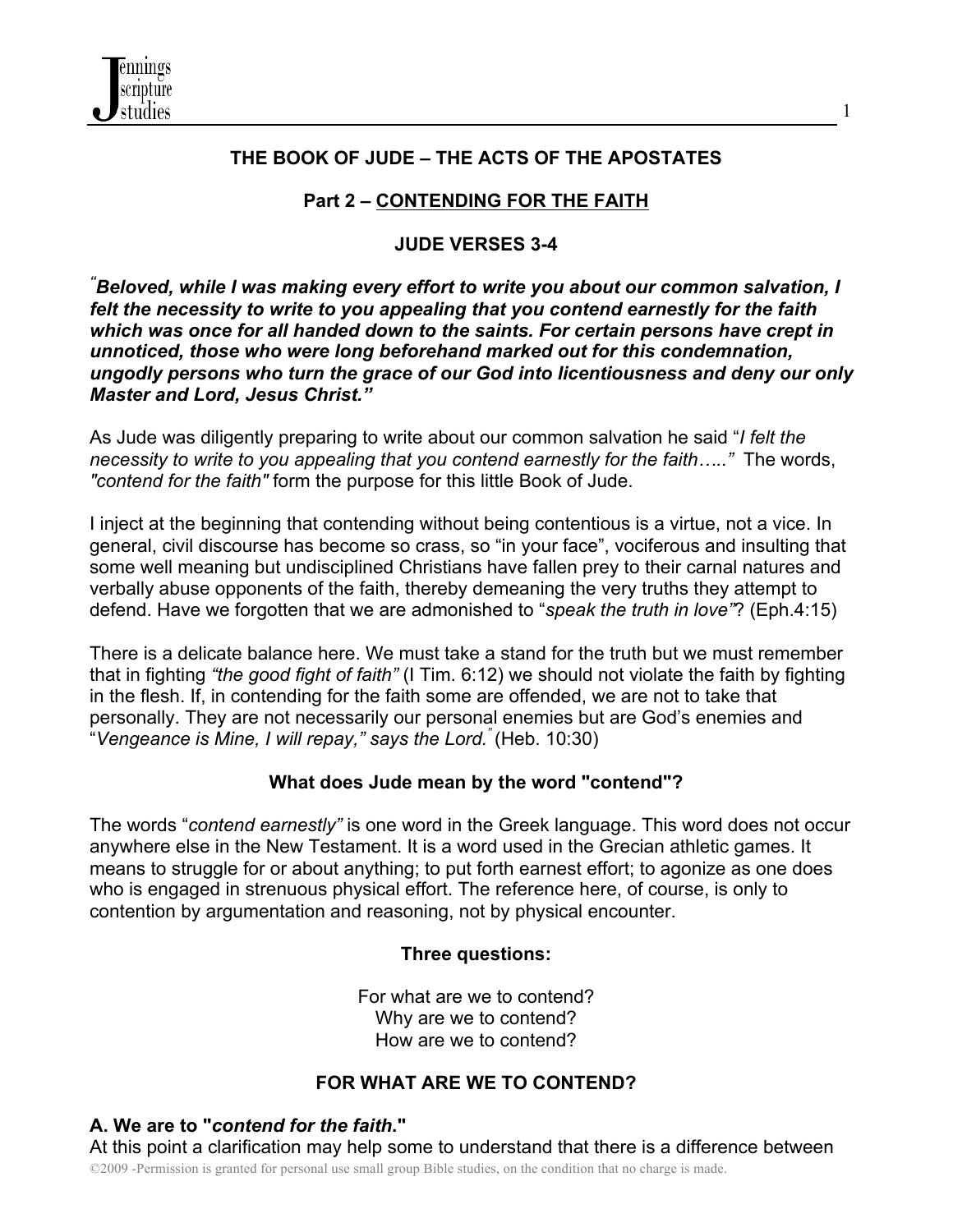how the term "*faith*" and "*the faith*" are used in Scripture. When the Bible speaks of "*faith"*, as in Mark 11:22 where Jesus said, *"Have faith in God,"* and "*Contend for the faith,*" as in Jude verse 3, the difference is this:

- *"Faith"*, as in "*Have faith in God,"* is the principle by which we comprehend and appropriate all that God is and all that God has for us.
- *"The faith"* for which we are to contend is the product of divine revelation. That is what Jude means by the words "*the faith"*? He means the whole scope of Christian truth, the comprehensive body of revealed truth which centers particularly in Christ and the gospel but is much larger than that. It means the entire body of revealed truth. There is a body of doctrine which must be preserved.

# **Note Some Of The Characteristics Of This Faith:**

## **1. This faith is divine in origin.**

This faith is not the product of human philosophy but of divine revelation. When my soul is burdened, when all around my soul gives way, when sorrows like sea-billows roll, when staring death in the face, when looking out into eternity, I need to find comfort, divine direction and divine answers! We have this in *"the faith"* – for it is of divine origin.

## **2. This faith is complete in its content.**

Notice the words "*the faith which was once for all handed down to the saints."* This is the only God- authored faith that there is! There is no such thing as "continuing revelation" or "progressive revelation" beyond what we already have in the canon or volume of Holy Scripture. Cultists and unbelieving and liberal theologians believe that God's written revelation is ongoing.

There is the doctrine, to which I certainly subscribe and to which all true biblicists subscribe, called

"sola scriptura" which is a Latin phrase meaning "Scripture alone." This position accepts the 66 books of the Bible to be the complete written revelation from God and that there is no new authoritative, canonical revelation. The canon of Holy Scripture is the *"faith once for all handed down to the saints."*

Consequently, the Scripture that we have is alone the final authority in all matters of doctrine and practice. If one argues that special revelations, such as dreams, visions and spectacular prophecies, have not ceased, and that such revelations are authoritative and on the level with Scripture, then one necessarily rejects sola Scriptura.

There are many who violate the doctrine of sola Scriptura in our day. Principle among them is the Roman Catholic church, some in the Charismatic Movement, cultists, etc., for example.

• The Pope claims infallibility and his pronouncements are put on equal footing with the Scriptures by the adherents of Catholicism;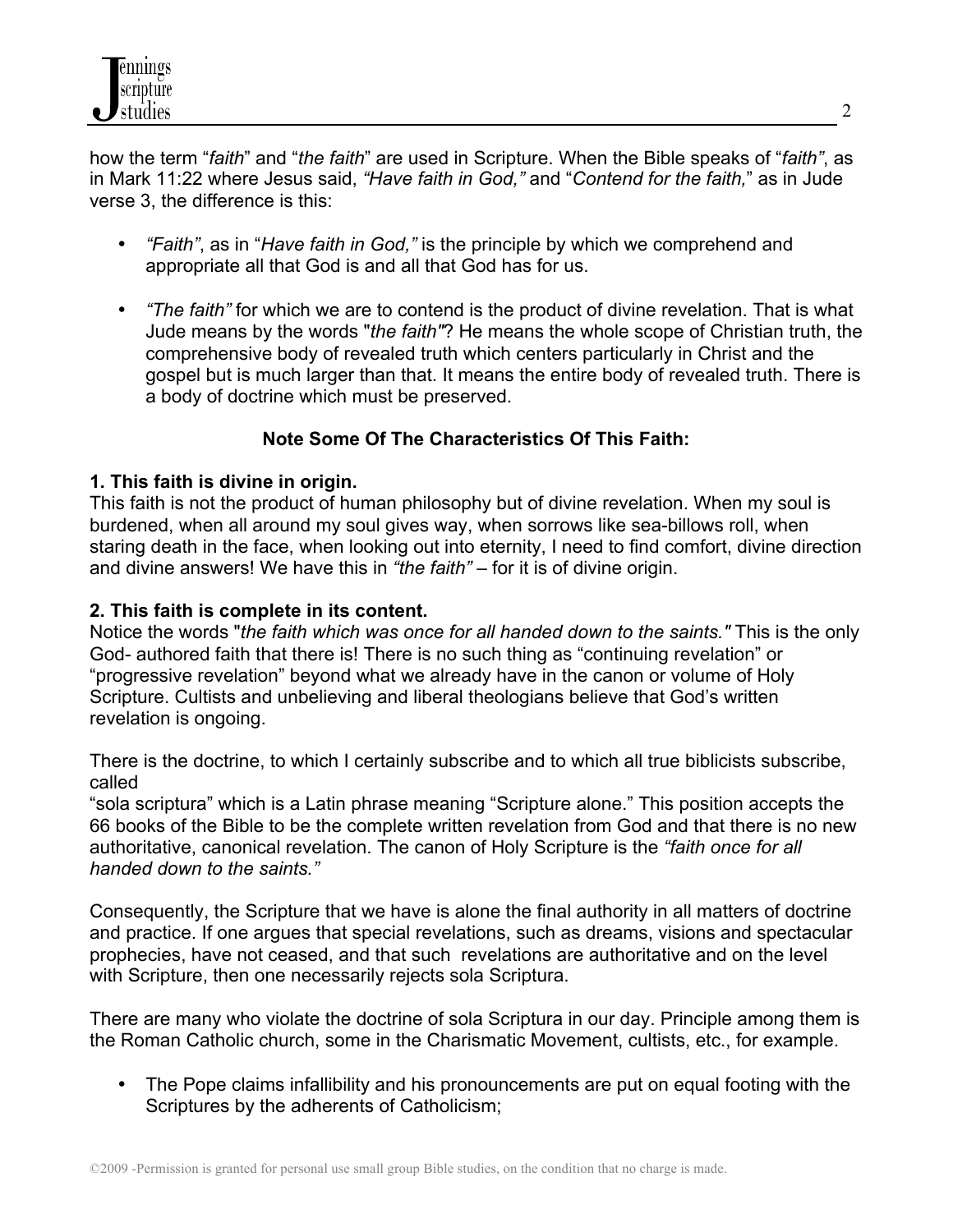- There are those Charismatic leaders who regularly make statements such as: "I had a revelation from God and He said that this is the year for revival"; or, "I received an anointing from God and He revealed to me that (such and such) is going to happen," etc. Beware of anyone who speaks in that manner.
- The Bahá'í Faith believes in progressive or continuous revelation. It is a core teaching of Buddhism, etc. "Progressive revelation means to reveal something that is hidden, lost or needs updating. Progressive revelation is alive and well in Tibetan Buddhism." (From the Baha'i web site.) That is the belief of many cults.
- In 2011 a man named Harold Camping declared that Judgment Day would be May 21, 2011. He said, "The Bible guarantees it." His Family Radio Worldwide spent as much as \$3 million to broadcast this message. Camping earlier predicted the Rapture for 1994.

God is not continuing to write more Bible! God's written revelation is complete. The Holy Scriptures will never be edited; never have an addendum to them. There will never be a  $67<sup>th</sup>$ book in the Bible! It is, as Psalm 119:89 states: *"Forever, O LORD, Your word is settled in heaven."*

And, let all who would add to God's written revelation be aware of the words at the conclusion of the Book of the Revelation of Jesus Christ: *"For I testify to everyone who hears the words of the prophecy of this book: If anyone adds to these things, God will add to him the plagues that are written in this book; and if anyone takes away from the words of the book of this prophecy, God shall take away his part from the Book of Life, from the holy city, and from the things which are written in this book. He who testifies to these things says, "Surely I am coming quickly." Amen. Even so, come, Lord Jesus! The grace of our Lord Jesus Christ be with you all. Amen."* (Rev. 22:18-21)

# **3. This faith has been deposited with the saints.**

*"contend earnestly for the faith which was once for all handed down to the saints."* 

Note carefully the construction of this sentence: *"handed down to the saints"* not to "a church"! The Roman Catholic Church claims to be the sole authority in doctrine, but the Word of God alone is that. And this Word, this authority in all matters of faith and practice, was delivered to all the saints.

Therefore, we have an awesome responsibility in regard to the written Word of God. We are to know it in our heads, stow it in our hearts and show it in our lives and sow in the world! We are the protectors and we are the propagators of the faith!

# **"Am I A Soldier Of The Cross?"**

Am I a soldier of the cross, A follower of the Lamb, And shall I fear to own His cause, Or blush to speak His Name?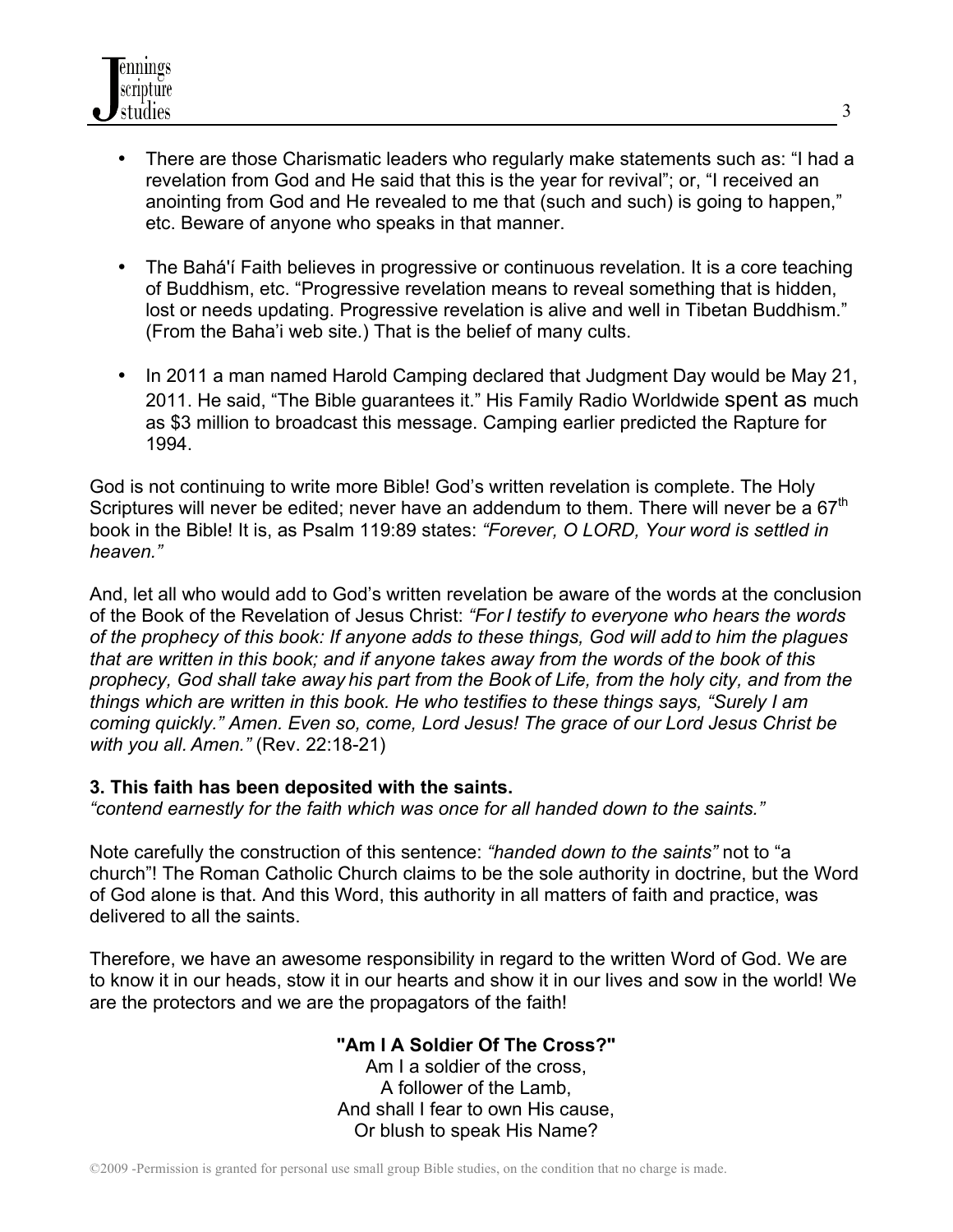

Must I be carried to the skies On flowery beds of ease, While others fought to win the prize, And sailed through bloody seas?

Are there no foes for me to face? Must I not stem the flood? Is this vile world a friend to grace, To help me on to God?

Sure I must fight if I would reign; Increase my courage, Lord. I'll bear the toil, endure the pain, Supported by Thy Word.-Isaac Watts

# **WHY ARE WE TO CONTEND?**

**"***For certain persons have crept in unnoticed, those who were long beforehand marked out for this condemnation, ungodly persons who turn the grace of our God into licentiousness and deny our only Master and Lord, Jesus Christ."* 

## **A. There are certain persons.**

*"For certain persons…"* Jude is not writing a novel, this is not fiction. He is writing about a real and sinister threat to churches. There are persons who are bent upon division and destruction of the church. They are deviates – they have deviated from the truth and they have the devil's agenda in mind and that is to sow the seeds of error in God's field and the church is God's garden. *"You are God's field."* (I Cor. 3:9)

#### **B. They have "***crept in"*

They shouldn't be mingling with the family of faith but they have *"crept in."* They infiltrate the fellowship and create division by their false teaching. These false teachers are outsiders who have wormed their way inside. A worm on the outside of the apple is not nearly as dangerous as a worm on the inside the apple!

#### **C. They "***crept in unnoticed***."**

That implies that the saints guard had been let down, a vigilant watch had not been maintained. Paul warned the church leaders of Ephesus, *"For I know this, that after my departure savage wolves will come in among you, not sparing the flock. Also from among yourselves men will rise up, speaking perverse things, to draw away the disciples after themselves. Therefore watch, and remember that for three years I did not cease to warn everyone night and day with tears."* (Acts 20:29-31)

He wrote to the church at Corinth, *"Watch, stand fast in the faith, be brave, be strong."* (I Cor. 16:13) "It is the common fate of the indolent to see their rights become a prey to the active. The condition upon which God hath given liberty to man is eternal vigilance; which condition if he break, servitude is at once the consequence of his crime and the punishment of his guilt."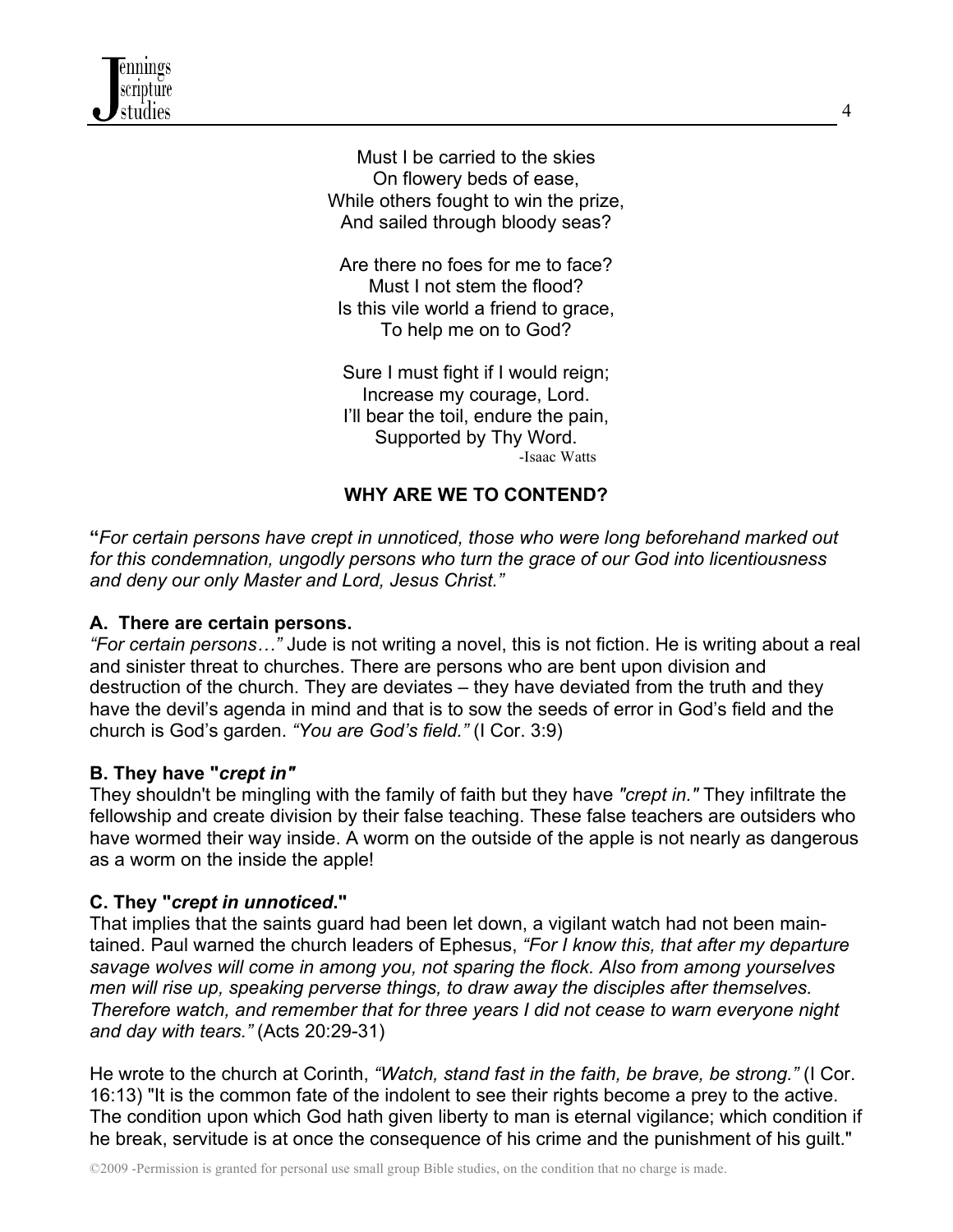

(So said John Philpot Curran in a speech in 1790 as quoted in the *Oxford Dictionary of Quotations,* NY, 1953, p167 and also in Bartlett's *Familiar Quotations,* Boston, 1968, p479. Later Wendell Phillips, in a speech before the Massachusetts Antislavery Society in 1852 said, "Eternal vigilance is the price of liberty.")

Although these statements were spoken in a different context, nevertheless, they apply to the church as well.

# **AGAINST WHOM ARE WE TO CONTEND?**

Who are these enemies of the cause of Christ? That the church of Jesus Christ has enemies is no surprise to most. Paul wrote to the church in Philippi this warning: *"Many walk, of whom I have told you often, and now tell you even weeping, that they are the enemies of the cross of Christ: whose end is destruction, whose god is their belly, and whose glory is in their shame—who set their mind on earthly things."* (Phil. 3:18,19)

These are the same sort of persons about which Jude is warning churches. They are called *"apostates."* The word *"apostasy"* comes from the Greek word "*apostasia"* and means "a defection, a falling away." Paul wrote to pastor Timothy as follows: "*In the latter times some shall depart from the faith."* (I Tim. 4:1) Likewise, 2 Thess. 2:3 warns: *"Let no one deceive you by any means; for that Day will not come unless the falling away comes first…."* The word translated "*falling away*" in 2 Thess. 2:3 is "apostasia" from which we get the English word "apostate", "apostasy" and "apostatize".

#### **A. The Classification Of An Apostate.**

What is a clear definition that can be used to detect and classify a person as an apostate?

- An apostate is one who has defected and fallen away from the truth;
- An apostate is one who has made a final denial of and defection from the true biblical faith;
- An apostate is one who appears to receive and believe the Word but then falls away;
- An apostate has received light, but not life!
- An apostate deliberately rejects the truth: 2 Thessalonians 2:10 says, *"They received not the love of the truth, that they might be saved."*
- Judas was an apostate so were three persons mentioned in verse 11 here in Jude: Cain, Balaam, Korah.

#### **B. The Conduct Of An Apostate.**

Are these persons only weak Christians? Are they just misunderstood? What is their status before God?

**1. They are unsaved** – v.4 *"not having the Spirit."* Romans 8:9 informs us *"Now if anyone does not have the Spirit of Christ, he is not His."*

**2. They are ungodly** – That is, without God. Jude characterizes them as *"ungodly men, who turn the grace of our God into lewdness and deny the only Lord God<sup>[b]</sup> and our Lord Jesus Christ."* (Jude 4)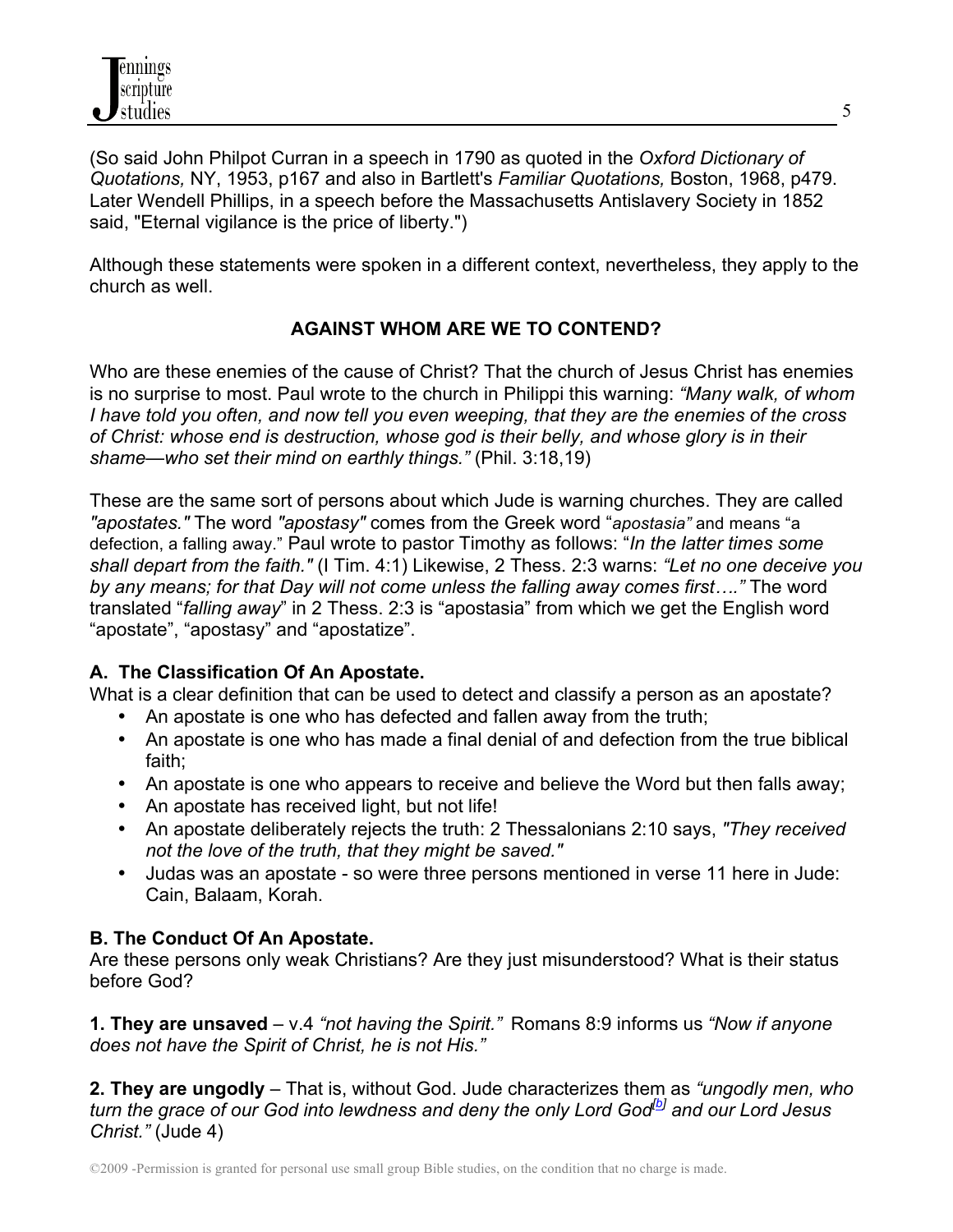**3. They are grace perverters** – v.4 ("lasciviousness"= "evil" / Liberty is license)

# **4. They are Christ deniers** – v.4

**5. They are irrational dreamers** – v.8 Their teachings are imaginations, foolish fancies and groundless theories like the stuff of dreams. False doctrines are dreams, and the teachers of them are dreamers.

Jer. 23:25, 26 says of similar persons in Jeremiah's day: *"I have heard what the prophets have said who prophesy lies in my name, saying, 'I have dreamed, I have dreamed!' How long shall there be lies in the heart of the prophets who prophesy lies?"*

# **C. The Corruptions Of An Apostate.**

- 1. v. 8 defile the flesh like the sinners in Sodom and Gomorrah see v. 7
- 2. v. 8 reject authority
- 3. v. 8 blasphemers
- 1. v.16 grumblers
- 2. v.16 malcontents
- 3. v.16 selfish *"following their own sinful desires"*
- 4. v.16 boasters
- 5. v.16 showing favoritism
- 6. v.18 scoffers
- 7. v.18 controlled by their ungodly passions
- 8. v.19 divisive
- 9. v.19 worldly

# **D. The Character Of An Apostate.**

The true character of an apostate is seen in their emptiness, their fruitlessness cited by Jude in verses 12 and 13. Jude uses the most extraordinary, unique and descriptive figures of speech in depicting apostates that you will find in the New Testament:

# **1. Their perilousness.**

*"These are spots in your love feasts"* (KJV & NKJV)) *"These are they who are hidden rocks in your love-feasts…."* (ASV) *"These are the men who are hidden reefs in your love feasts…."* (NASB)

The Greek word translated "spots" in some translations is "spilades" and means "a rock by or in the sea." These apostates were like hidden rocks in the ocean and as those rocks were the cause of shipwreck to sailors, so these false teachers caused persons to make shipwreck of their faith. They were as dangerous in the church as hidden rocks are in the ocean.

# **2. Their emptiness.**

*"They are clouds without water, carried about by the winds"* Instead of bringing blessings from heaven they bring the blight of hell. Instead of an enlightening influence, they are a darkening influence.

**3. Their fruitlessness**. *"trees without fruit, twice dead, pulled up by the roots"* 

©2009 -Permission is granted for personal use small group Bible studies, on the condition that no charge is made.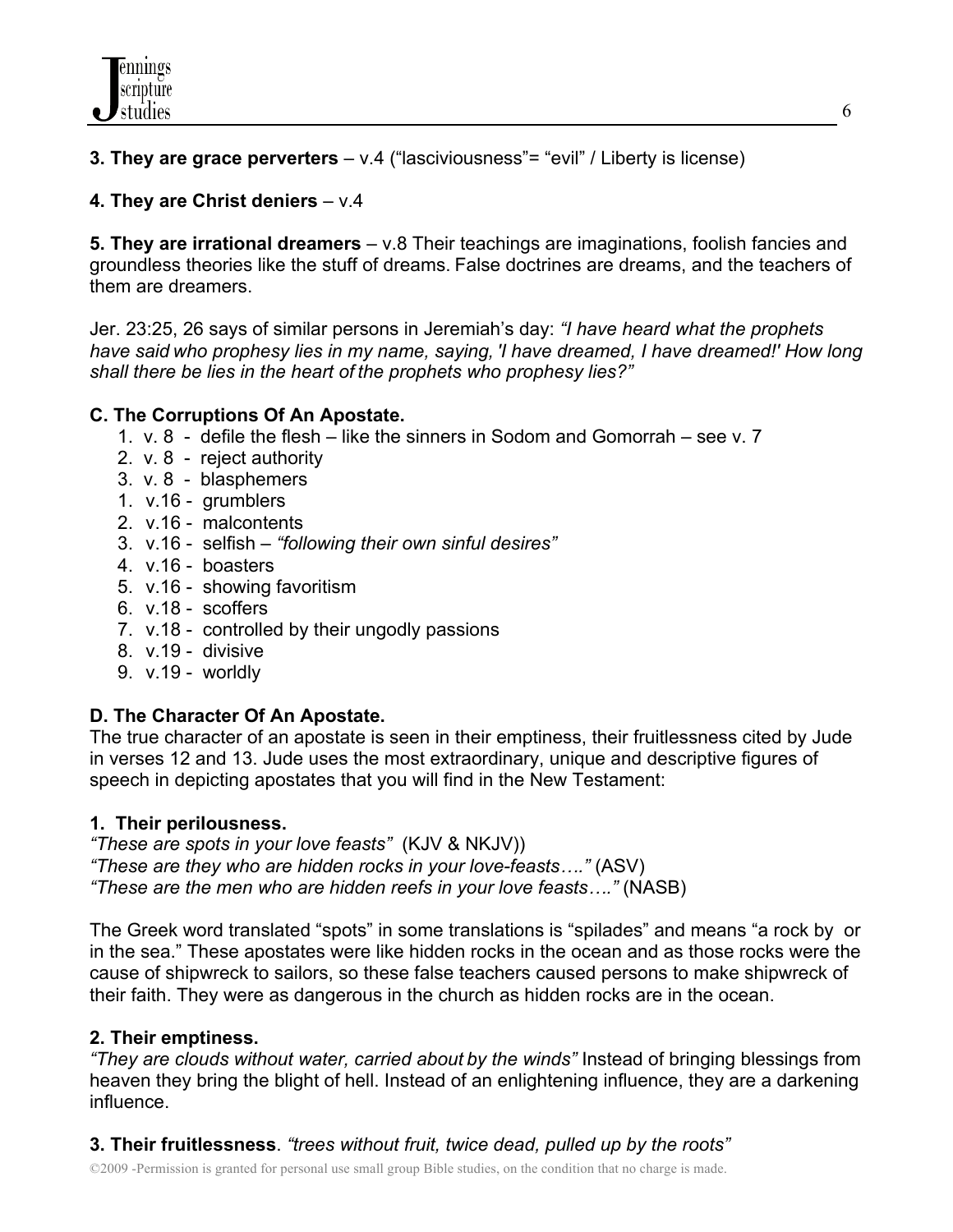

"Twice dead" - dead in their fallen, natural state and dead in their ministry.

#### 4. **Their destructiveness.**

*"raging waves of the sea, foaming up their own shame"*

#### **5. Their lostness.**

*"wandering stars for whom is reserved the blackness of darkness forever."*

We are not to get the idea that these persons wear a devil's mask and carry a pitch-fork and wreak physical havoc wherever they are. On the exterior they look normal. They are religious – they go through all the motions, they are religious but unsaved sinners. They may be well educated, appear cordial and even sophisticated. But they are tools of the devil and their agenda is to advance the devil's program, not God's.

#### **Summation**

Jude writes to comfort God's people - that's the way he begins and ends his letter. But in the middle his emphasis is different. He is not writing to make us believers feel complacent, but to stir us to vigilance. He describes the danger that surrounds us and then tells us to fight for the faith.

Jude means that we are to preserve it, protect it and propagate the faith! We are to contend for the faith, defend the faith and extend the faith.

In other words the assured victory of the believing church does not mean that we don't have to fight to win. It is the duty of every genuine believer to contend for the faith once for all delivered to the saints*.* So God's way, as we see it in Jude, is to give his people confidence that their faith will be victorious in the end and then to send them out to fight on behalf of it.

The Christian life is not a spectator sport. When we identify with Jesus Christ we become a target of Satan and we are engaged in a battle. I've said it repeatedly, the Christian life is a battleground, not a playground! There is no way of contending for the faith without fighting against error. There is a fight to be fought. Paul said, *"I have fought the good fight, I have finished the race, I have kept the faith."* (II Tim. 4:7)

# **Conclusion**

Our hymnology encourages us to contend for the faith:

"Onward! Christian Soldiers!"

"Stand Up, Stand Up For Jesus"

"Sound The Battle Cry"

"Soldiers of Christ Arise"